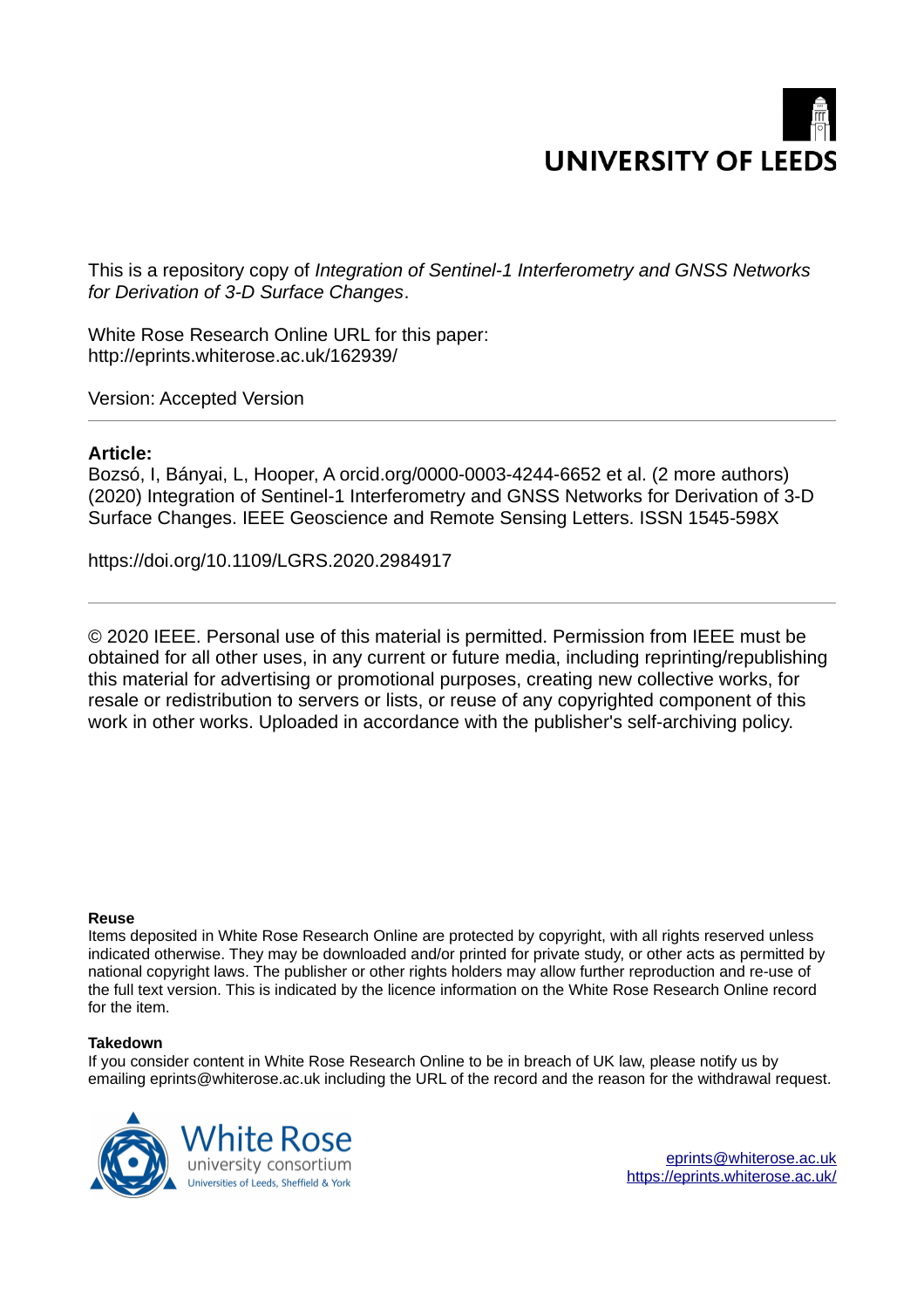# Integration of Sentinel-1 Interferometry and GNSS Networks for Derivation of 3D Surface Changes

István Bozsó, László Bányai, Andrew Hooper, Senior Member, IEEE, Eszter Szűcs, and Viktor Wesztergom

**Abstract—We present a new procedure and program system to integrate Sentinel-1 SAR interferometry and GNSS network observations to estimate 3-D surface changes caused by environmental processes.** 

**The procedure is based on the integrated geodetic/geodynamic benchmarks, which are equipped with both ascending and descending corner reflectors. The results of sparse GNSS observations are interpolated using the ascending and descending line-of-sight changes provided by the Sentinel-1 mission every six days. The data integration is carried out using a Kalman-filter where North, East and Up (vertical) coordinates and their instantaneous velocities are estimated and updated by GNSS derived data. The North components are essentially provided by the GNSS observations alone.** 

**The procedure was developed and successfully tested on landslide areas in Hungary.** 

#### **Index Terms—Sentinel-1, InSAR, GNSS, Kalman-filter**

#### I. INTRODUCTION

LTHOUGH there are well tested procedures to estimate **ALTHOUGH** there are well tested procedures to estimate movements in azimuth directions using SAR (Synthetic Aperture Radar) interferometry [1,2,3], their accuracy is still significantly worse than the accuracy of the line-of-sight (LOS) changes estimated by traditional InSAR techniques. Since ascending and descending LOS displacements are barely sensitive to displacements in the North direction, data fusion with GNSS techniques is the preferable choice to derive 3-D surface changes [4].

To this end, we have developed the ISIGN (Integration of Sentinel-1 Interferometry and GNSS Networks) procedure and software package, which is based on the application of integrated geodetic/geodynamic benchmarks (IBs). These IBs

This paragraph of the first footnote will contain the date on which you submitted your paper for review.

This work was supported in part by European Space Agency, Plan for European Cooperating States (ESA PECS) thought a project under grant 4000114846/15/NL/NDe, in part by the National Excellence Program under Grant 2018-1.2.1-NKP-2018-00007.

I. Bozsó, L. Bányai, E. Szűcs, and V. Wesztergom are with the Geodetic and Geophysical Institute, CSFK, 9400 Sopron, Hungary (e-mail: [bozso.istvan@csfk.mta.hu;](mailto:bozso.istvan@csfk.mta.hu) [banyai.laszlo@csfk.mta.hu;](mailto:banyai.laszlo@csfk.mta.hu)  szucs.eszter@csfk.mta.hu; wesztergom.viktor@csfk.mta.hu).

A. Hooper is with the COMET, School of Earth and Environment, University of Leeds, Leeds LS2 9JT, U.K. (e-mail: a.hooper@leeds.ac.uk).

are equipped with truncated trihedral triangle corner reflectors oriented toward ascending and descending satellite directions together with GNSS reference adapters and other marks to investigate the tilt of the reinforced concrete basement (Fig. 1). The mechanical design, electromagnetic investigations and practical test of the IBs are described in [5].

In this letter the ISIGN procedure is introduced, which is designed to interpolate the results of sparse GNSS (Global Navigation Satellite System) epoch measurements with Sentinel-1 ascending and descending LOS changes available every sixth days using the method of a Kalman-filtering approach.

The role of GNSS measurements is threefold: they help the identification of the pixels dominated by the signal reflected by IBs; they indicate unwrapping errors or missing phase cycles; and they provide information on movements in the North direction. The frequency of GNSS measurements depends on the movement rate of the investigated phenomenon. The IBs can be measured as members of local or permanent GNSS (Global Navigation Satellite Systems) networks. The GNSS accuracy of North, East and Up (vertical) components between the stable and moving IBs should be comparable or even better than the LOS displacement accuracy derived from InSAR processing.

Our main experiences during the development of the methodology and the application of it on recent landslide test networks in Hungary are also summarized.

#### II. ISIGN METHOD AND PROGRAM SYSTEM

The Gamma DIFF&GEO software package [6] is used to provide georeferenced differential interferograms, coherence and normalised reflected power images from raw Sentinel-1 SLC (Single Look Complex) data files. The StaMPS (Stanford Method for Persistent Scatterers) software [7] is then applied to estimate the LOS time series of selected pixels without imposing a preliminary deformation model.

The differential interferograms are wrapped, i.e. do not contain the full waves of the surface deformation. The unwrapping (the estimation of missing waves) is the most crucial and not evident step of the InSAR processing. One of the significant limiting factors is the distance between the selected pixels, which should be less than 3-4 km [8] to avoid the undersampling of the interferometric phase.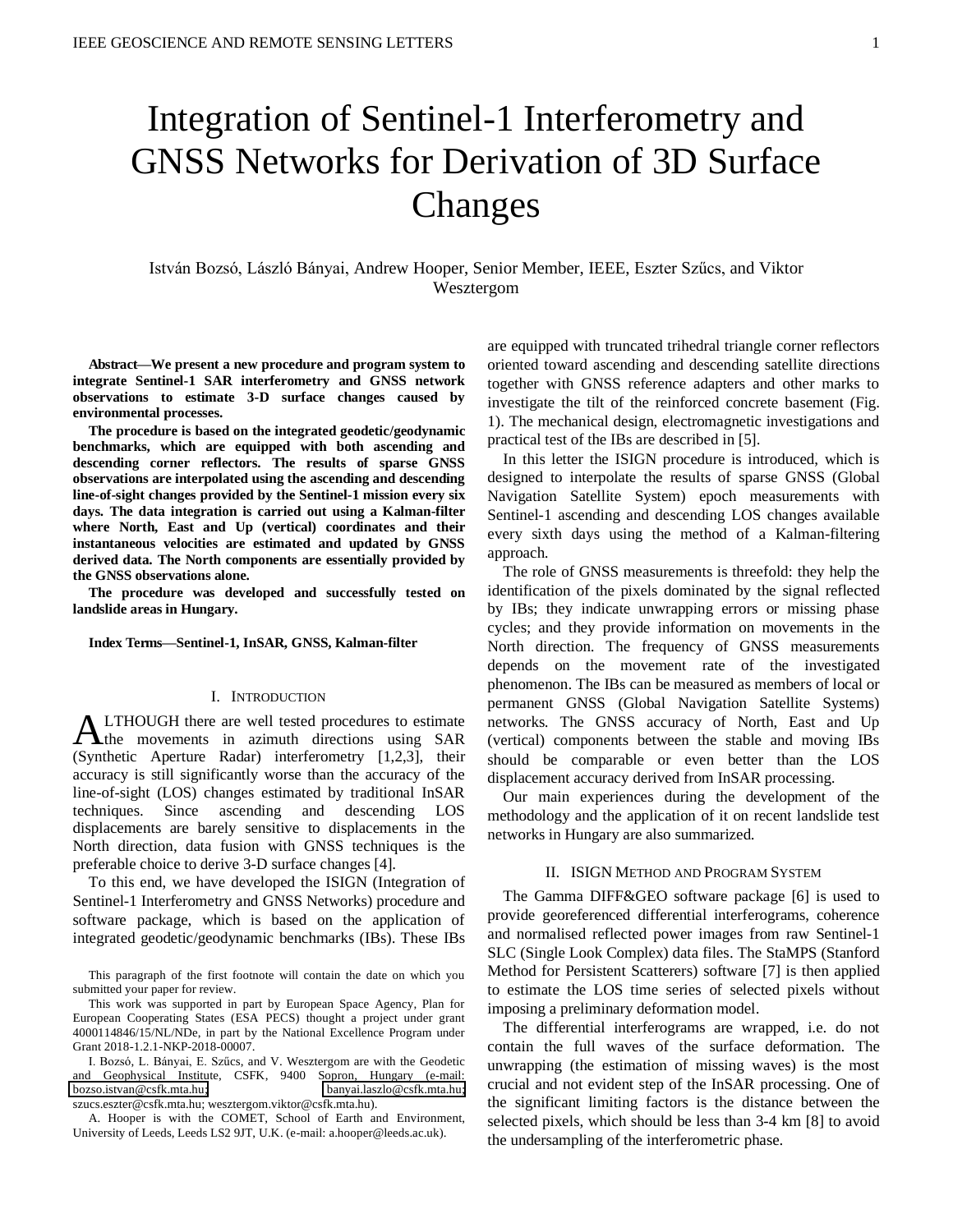StaMPS is designed to identify and to unwrap the phase of dense scatterers (in time and space) which can help the unwrapping if IBs are far from the ideal distance.

As an alternative solution the LOS time series can be derived directly from the Gamma differential interferograms using 1-D unwrapping in time if the nearby IBs behave as persistent scatterers. The results then become the input of the ISIGN procedure.

The program system consists of three main blocks comprised of fourteen modules.

#### A. Network maintenance block

In this block the geometric parameters (azimuth and incidence angle) of the LOS vectors are computed for the individual IBs using the method of closest approach. In the closest approach position, calculated iteratively from satellite orbit data and IB coordinates, the satellite velocity vector is perpendicular to the LOS vector defined by the scalar product:

$$
\mathbf{v}_{SAT}(t)(\mathbf{x}_{SAT}(t) - \mathbf{x}_{IB}) = 0, \qquad (1)
$$

where  $x_{IB}$  is the known position vector of IB,  $v_{SAT}$  is the velocity and  $x_{SAT}$  is the position vector of satellite, they are the function of time t.

The computed parameters are used for the orientation of the reflectors. The geometric parameters of the reference IB on master images are also used in the Kalman-filtering procedure.

Precise geodetic levelling and total station measurements are carried out regularly to determine the relative positions of the two-phase centers and other four geodetic marks with respect to the GNSS reference mark of IBs [5]. The changes between two measurements are used to estimate the tilt of the IBs, which may be significant, e.g. in the case of landslide investigations. If two successive geodetic and GNSS measurements are available, the LOS differences between the two epochs and between the reference and other IBs are computed and corrected by the tilt of the IBs for both ascending and descending directions.

#### B. LOS preparation block

In this block candidate pixels, which may be dominated by our IBs, are selected using a predefined area for all normalised power images. The pixels, in which the average normalised power values are local maxima and larger than a predefined threshold, are selected as IBs candidates.

The automatic identification of the candidates as IBs is carried out using combination and permutation calculations: n number of candidates are selected in all combinations and the combinations are permuted in all order; the distances between the selected pixels and the n number of IBs (measured by GNSS) are computed; the set of pixels with minimum distance dispersion are identified as IBs.

The automatic identification cannot always guarantee the right solution if the nearby pixels behave like IBs. In this case the graphic selection tool can be used to filter the candidates, to define the pixel-IB pairs or control the automatic solution.

Using the phase noise, StaMPS independently selects pixels dominated by persistent scatterers, which should include the IBs. If the IBs are not included, the identification and/or

StaMPS computations are repeated with different parameters.

#### C. LOS processing block

In the first step of this block: 1) the LOS time series of the identified pixels are computed from the StaMPS ASCII result files, alternatively the time series can also be calculated directly from the Gamma interferograms and converted to LOS displacement values after the 1-D unwrapping in time. 2) LOS time series differences are calculated between the reference and other IBs.

In both cases the applied unwrapping methods do not guarantee an error-free solution. Computing the LOS values from GNSS coordinate changes allows us to improve the unwrapping manually and to estimate the locations of probable missing phase cycles.

Stepwise quadratic interpolation is used to interpolate the ascending LOS data in the epoch of descending acquisitions and vice versa, together with the epochs of the starting and closing (if exist) GNSS network observations.

Since only slow surface deformation can be estimated by InSAR techniques, the applied dynamic model of the Kalmanfilter contains only positions and respective velocities in North (n), East (e) and Up (u) components.

The dynamic state equation is:

**,** (2)

where  $\mathbf{x}_i$  is the predicted,  $\hat{\mathbf{x}}_{i-1}$  the previous filtered vector of parameters, **T** is the transfer matrix and  $\Delta t = (t_i - t_{i-1})$  is a time difference between the two epochs The LOS observation equation:

$$
\boldsymbol{b} = \boldsymbol{A} \boldsymbol{x}'_i \qquad, \qquad \boldsymbol{b} = \begin{bmatrix} l_A \\ l_D \end{bmatrix} \tag{3}
$$

$$
A = \begin{bmatrix} -\cos\alpha_A \sin\zeta_A & -\sin\alpha_A \sin\zeta_A & \cos\zeta_A & 0 & 0 & 0 \\ -\cos\alpha_D \sin\zeta_D & -\sin\alpha_D \sin\zeta_D & \cos\zeta_D & 0 & 0 & 0 \end{bmatrix}
$$

where *l* is the LOS values in epoch i,  $\alpha$  is the satellite-IB azimuth and  $\zeta$  is the IB-satellite incidence angle computed in topocentric coordinate system attached to reference IB and master image, subscripts A and D denote ascending and descending satellite passes respectively. The observation equation is derived in [4].

The steps of combined solution are:

$$
\mathbf{x}'_i = T \hat{\mathbf{x}}_{i-1} \n\mathbf{Q}_{\mathbf{x}_i} = T \mathbf{Q}_{\hat{\mathbf{x}}_{i-1}} T^{\mathbf{t}} + \mathbf{Q}_{\mathbf{x}} \n\mathbf{K} = \mathbf{Q}_{\mathbf{x}_i} A^{\mathbf{t}} (\mathbf{Q}_b + A \mathbf{Q}_{\mathbf{x}_i} A^{\mathbf{t}})^{-1} \n\hat{\mathbf{x}}_i = \mathbf{x}'_i + K(b - A \mathbf{x}'_i) \n\mathbf{Q}_{\hat{\mathbf{x}}_i} = (I - K A) \mathbf{Q}_{\mathbf{x}'_i}
$$
\n(4)

where **K** is the Kalman or gain matrix,  $\mathbf{Q}_x$  is the variance matrix of the model uncertainty,  $\boldsymbol{Q}_b$  is the variance matrix of the LOS observations,  $\mathbf{Q}_{x_i}$  is the variance matrix of predicted and  $\mathbf{Q}_{\hat{\mathbf{x}}_i}$  is the variance matrix of filtered parameters.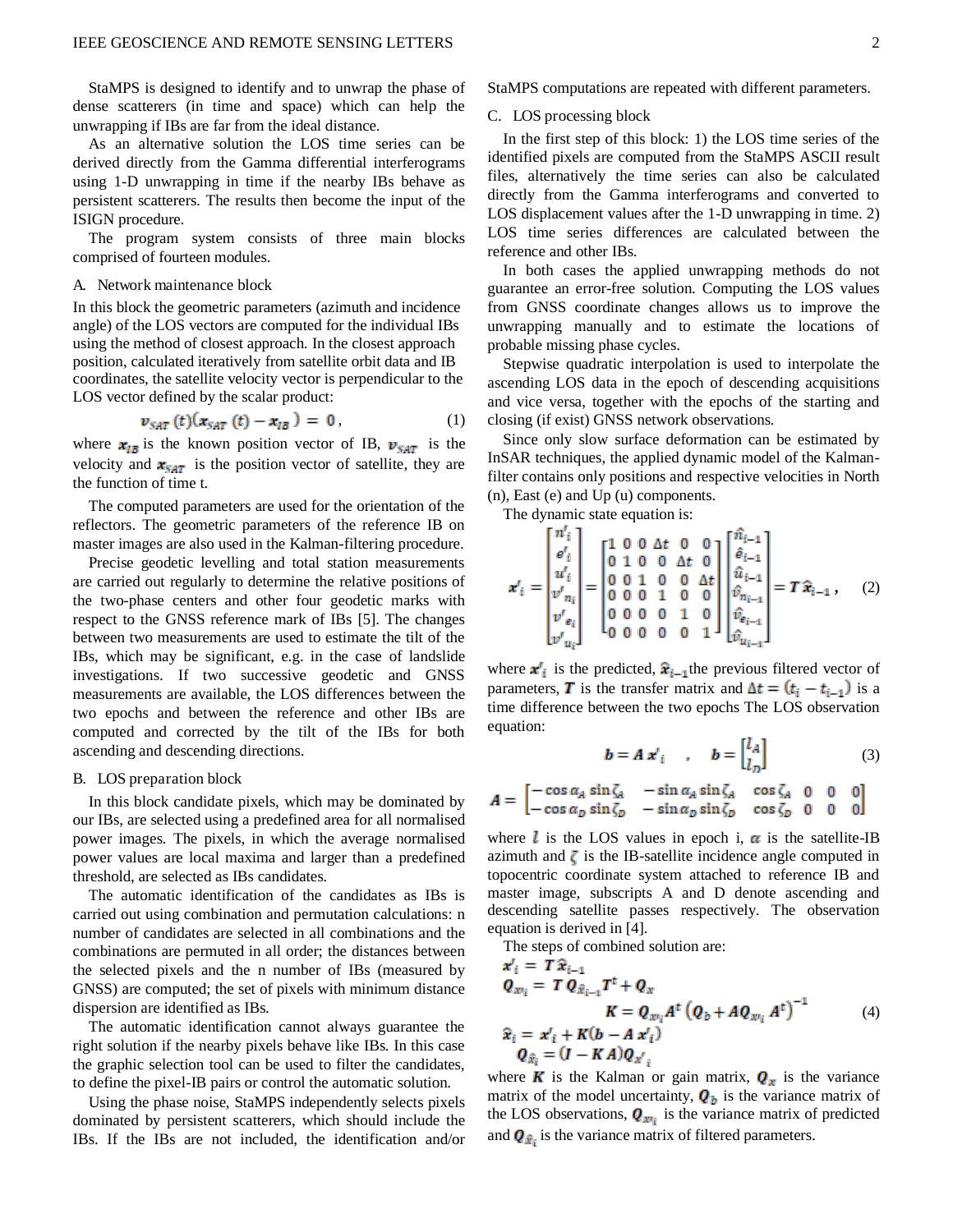The coordinate changes estimated by this procedure will differ from the GNSS derived changes in the closing epoch. Since ordinary initial velocities can be chosen in the initial epoch, the estimated traverse may be rotated, and the scale of ASC and DSC LOS values may be different, as well. The analogy of the free traversing in traditional surveying provided the proper solution. If the velocity updates are computed by

$$
v_{n_0} = \frac{n_{\text{GNSS}_c} - \text{GNSS}_0}{\Delta t}
$$
  
\n
$$
v_{e_0} = \frac{e_{\text{GNSS}_c} - \text{GNSS}_0}{\Delta t}
$$
  
\n
$$
v_{u_0} = \frac{u_{\text{GNSS}_c} - \text{GNSS}_0}{\Delta t}
$$
  
\n(5)

using the coordinate changes from GNSS measurements and additionally the ASC and DSC LOS series are rescaled using the GNSS derived LOS values in the last epoch, the best fitting results can be provided in least squares sense. If the rescaled LOS values would be treated as errorless quantities the three curves would coincide exactly with the last GNSS solution, however, in this case there would be no filtering at all. If we suppose that the GNSS measurements are more accurate the residual coordinate differences can be handled by additional rescaling, too

The adopted Kalman filter is described exhaustively in [9,10].

The predicted positions are continuously updated by simultaneous ascending and descending LOS displacement data. In the initial step, zero displacements and velocities can be chosen, unless we have some preliminary information. In this case the 3D coordinates will differ from the GNSS derived coordinates in the closing GNSS epoch, especially in the case of the North component.

When the closing GNSS positions are available, the full solution can be updated using the GNSS derived average initial velocities, the rescaled ascending and descending LOS series, which provides the best fitting solution in a least squares sense. The residual differences can be additionally rescaled in the third step, if the GNSS measurements provide more accurate values than the InSAR derived values.

The main steps of the two possible solutions are summarised in Fig. 2.

The alternative procedure is less time consuming, but there are significant theoretical differences between the two concepts. StaMPS applies sophisticated filtering methods to remove various error sources, while the alternative method (deriving LOS displacement time-series from Gamma interferograms) only applies a differencing technique. Consequently, the alternative method can be used only in local cases, where the IBs are close enough to each other.

The use of StaMPS is preferable in larger areas, if there is a sufficient number of "natural" persistent and/or distributed scatterers between the IBs, which makes unwrapping and the separation of different error sources possible.

#### III. FIRST EXPERIENCES DURING ISIGN DEVELOPMENT

ISIGN was developed using our experiences from the data processing of three practical test networks established on landslide areas in Hungary. The main results are summarised in this chapter.

Fig. 3 presents the IB candidates in the village of Kulcs, where the GNSS measured reference positions of IBs are indicated by crosses. The distance dispersion between the identified candidate pixels and known IB positions in both ascending and descending cases are  $\sim$ 10-15 m, which is in accordance with the single look pixel size.

In the case of A4, a larger difference was found between ascending and descending candidate pair. This point was established in an area in which a large amount of mass movement occurred during the last landslide, which is not corrected in the SRTM DEM (Shuttle Radar Topography Mission, Digital Elevation Model) model that was used.

Near to A1 there is another ascending and descending candidate pair, which is a reflection from a nearby metallic container house. This indicates the necessary field control of the numeric identification, since "natural" scatterers may provide smaller distance dispersion.

There are only three "natural" ascending and descending pairs (only one on the moving area), which can be used to estimate East and Up movements despite the presence of several buildings. This demonstrates the usefulness of the IBs.

The manual unwrapping procedure needed to correct the missing cycles is demonstrated in the case of the Dunaszekcső network (Fig. 4). The relative LOS curve properly indicates the general trend, but three half cycles are missing, that are needed to fit the LOS time series to the GNSS data. There is one short reverse period, where the trend shows controversial movements (indicated in Fig. 4), which is not possible in the case of this landslide. This is a consequence of different movement rate and the 6-day repeat cycle of the Sentinel-1 mission leading to missing cycles. The earlier geodetic and GNSS measurements [11] prove that there were faster periods that cannot be sampled with a 6-day repeat cycle.

One ideal solution is given in Fig. 5 and 6, where manual interactions were not necessary (Kulcs network). The LOS time series from StaMPS and the alternative approach are practically the same, and differ from the GNSS derived values by only a few millimetres (Fig. 5). This is a consequence of a small distance between IBs. The result of the Kalman-filtering (Fig. 6) shows that the North component is basically provided by GNSS measurements, however the magnitudes of the North and East components are very similar.

The a priori standard deviations of InSAR and GNSS derived LOS values were assumed to be 2 mm, the resulting North, East and Up standard deviations are 16 mm, 2 mm and 3 mm respectively.

#### IV. CONCLUSIONS

The ISIGN procedure and software system proved to be a useful approach for the estimation of 3-D surface changes using integrated geodetic/geodynamic benchmarks.

The data processing of Gamma GEO&DIFF and StaMPS software were integrated into the ISIGN processing chain. The LOS time series can be provided by StaMPS, or directly derived from the Gamma differential interferograms. In the case of close IBs (local networks) the resulting curves are very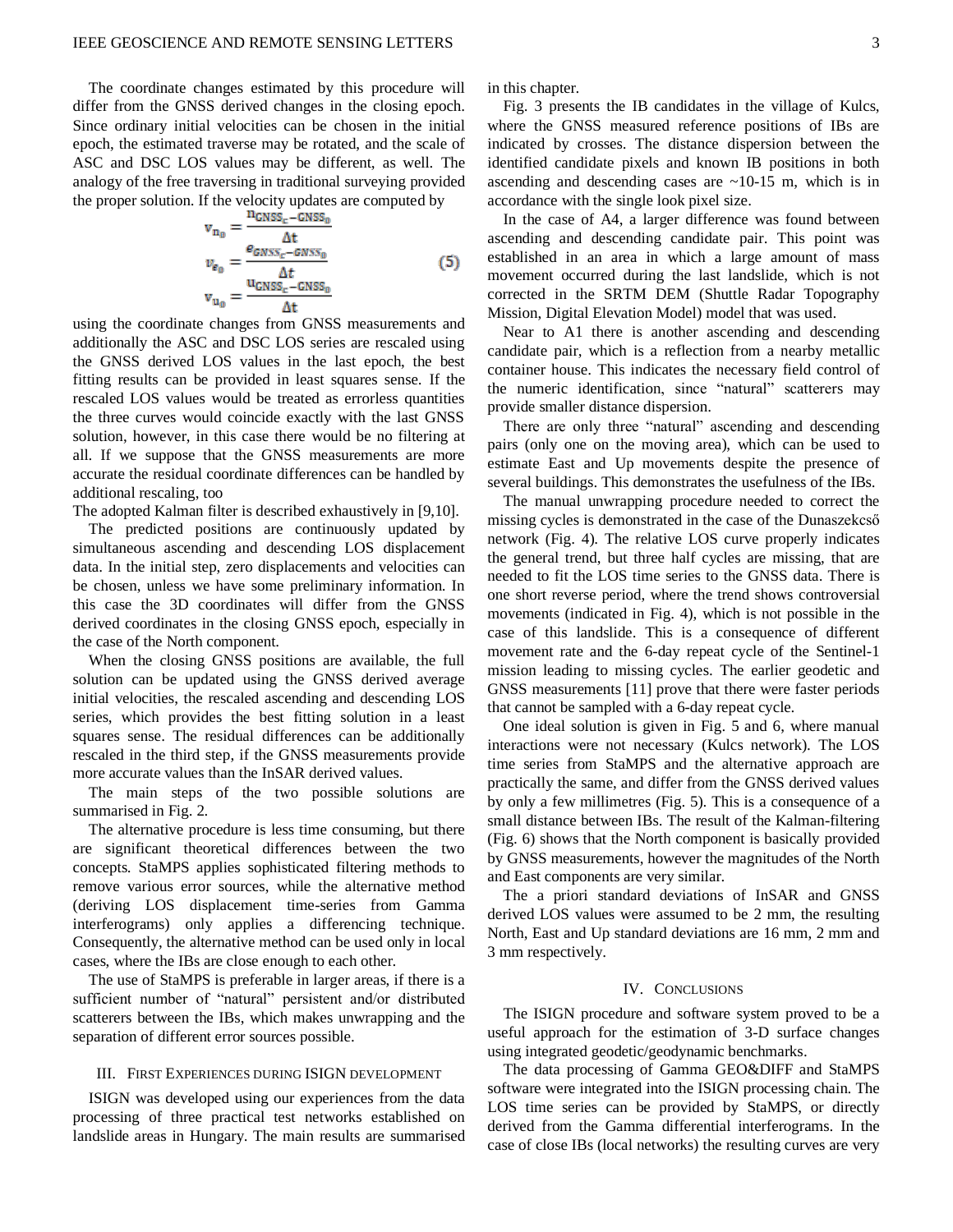similar and the comparison of the two solutions may be advantageous, since they apply different unwrapping and error filtering methods. StaMPS is the preferable solution in the case of larger networks, where a good distribution of "natural" scatters is also required.

If single look images are processed, which are preferable in the case of IBs, the distances between the identified georeferenced pixels and GNSS measured positions are typically 10-15 m. If the DEM models used have larger errors, these distances may be larger.

For the correction of missing cycles, the GNSS derived LOS changes and the knowledge of the investigated phenomenon is also required.

During the Kalman-filtering the North component basically originates from GNSS measurements. Moreover, this knowledge may be very important for the practical interpretation of the 3D movements.

Although the recent version of ISIGN can be used very efficiently, there are several possibilities to improve the procedure (e.g. rigorous filtering of images, use of precise satellite orbits, advanced LOS interpolation with smoothing and more convenient manual unwrapping).

#### **REFERENCES**

- [1] N. D. B. Bechor and H. A. Zebker, "Measuring twodimensional movements using a single InSAR pair," Geophys. Res. let, 33 (16) pp. 5. 2006.
- [2] E. Erten, A. Reigber and O. Hellwich, "Generation of threedimensional deformation maps from InSAR data using spectral diversity techniques," ISPRS J. Photogramm. Remote Sens. 65 (4) pp 388-394. 2010.
- [3] A. Hooper and K. Spaans, "Sentinel-1 along-track InSAR for global strain rate estimation," Fringe International Workshop, Alto University, Helsinki, Finland. 2017.
- [4] L. Bányai, E. Szűcs and V. Wesztergom, "Geometric features of LOS data derived by SAR PSI technologies and the three-dimensional data fusion," Acta Geod. Geoph. 52(3), pp 421–436, 2016.
- [5] L. Bányai, L. Nagy, A. Hooper, E. Szűcs, I. Bozsó and V. Wesztergom, "Investigation of Integrated Twin Corner Reflectors Designed for 3-D InSAR Applications," IEEE GRSL 2019. DOI 10.1109/LGRS.2019.2939675.
- [6] C. Werner, U. Wegmüller, T. Strozzi and A. Wiesmann, "Gamma SAR and Interferometric Processing Software," ERS - ENVISAT Symposium, Gothenburg, Sweden, 16-20 Oct. pp. 9, 2000.
- [7] A. Hooper, D. Bekaert, K. Spanns and M. Arikan, "Recent advances in SAR interferometry time series analysis for measuring crustal deformations," Tectonophysics, 1-13, pp. 514-517, 2012.
- [8] A. Ferretti, "Satellite InSAR Data", EAGE Publications bv., p. 159., 2014.
- [9] G. Strang and K. Borre, "Linear algebra, geodesy, and GPS," p. 624 Wellesley–Cambridge Press, Wellesley, 1997
- [10] P. J. G. Teunissen, "Dynamic data processing recursive least-squares". Series on Mathematical Geodesy and Positioning, p. 241. Delft University Press, 2001.
- [11] L. Bányai, Gy. Mentes, G. Újvár, M. Kovács, Z. Czap, K. Gribovszki and G. Papp, "Recurrent landsliding of a high bank at Dunaszekcső, Hungary: Geodetic deformation monitoring and finite element modeling," Geomorphology, 210, pp. 1-13, 2014.



Fig. 1. Manufactured integrated geodetic/geodynamic benchmarks



Fig. 2. Flowchart of the main processing steps.